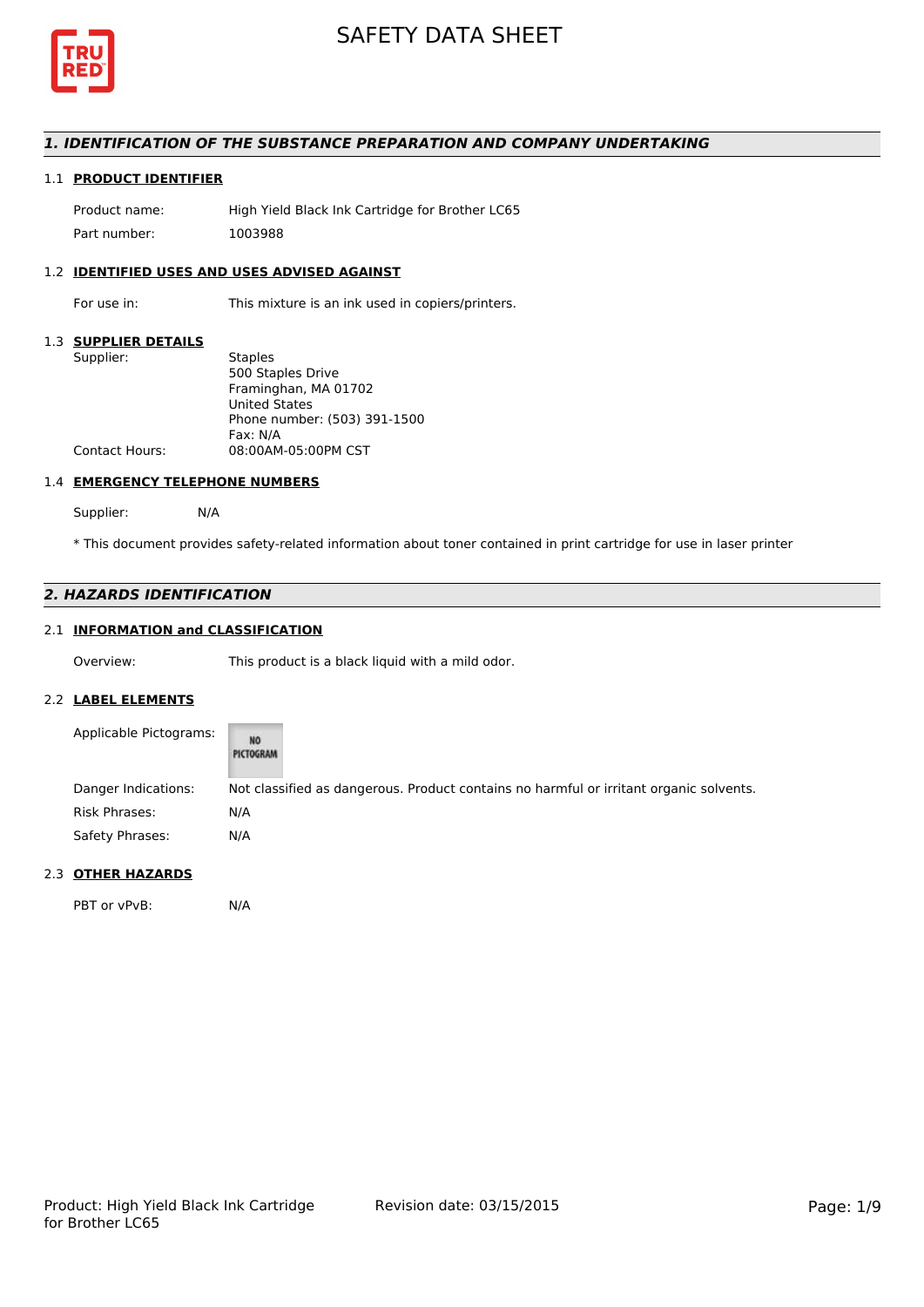

# *3. COMPOSITION / INFORMATION ON INGREDIENTS*

| Ingredients                      | <b>CAS number</b>   | Weight %    | <b>OSHA</b><br><b>PEL</b> | <b>ACGIH</b><br><b>TLV</b> | Other |
|----------------------------------|---------------------|-------------|---------------------------|----------------------------|-------|
| Carbon Black Dispersion          | <b>TRADE SECRET</b> | Proprietary |                           |                            |       |
| <b>Modifiers and Auxiliaries</b> | <b>TRADE SECRET</b> | Proprietary |                           |                            |       |
| (tensides) with Glycols          |                     |             |                           |                            |       |
| Solvents                         | <b>TRADE SECRET</b> | $0.5 - 2$   |                           |                            |       |
| Alcoholic Mixtures &             | <b>TRADE SECRET</b> | $5-8$       |                           |                            |       |
| Mixtures of Alcohols             |                     |             |                           |                            |       |

The Full Text for all R-Phrases are Displayed in Section 16

## **COMPOSITION COMMENTS**

The Data Shown is in accordance with the latest Directives.

This section provides composition information for the toner powder contained in specially designed container inside of the print cartridge.

# *4. FIRST-AID MEASURES*

### 4.1 **FIRST AID MEASURES**

# 4.1.1 **FIRST AID INSTRUCTIONS BY RELEVANT ROUTES OF EXPOSURE**

| Inhalation:   | N/A                                                                                                                                                                                                                                                                                                    |
|---------------|--------------------------------------------------------------------------------------------------------------------------------------------------------------------------------------------------------------------------------------------------------------------------------------------------------|
| Eye contact:  | Flush eyes with water while lifting the upper and lower lids. Get medical attention if irritation<br>persists.                                                                                                                                                                                         |
| Skin contact: | Remove contaminated clothing. Wash contact area thoroughly with soap and water. Get medical<br>attention if irritation develops and persists. Launder contaminated clothing before reuse.                                                                                                              |
| Ingestion:    | Call a poison control center or doctor immediately for treatment advice. If conscious, give one 8<br>ounce glass of water to dilute. DO NOT induce vomiting unless directed by medical personnel. Do<br>not give anything by mouth to or induce vomiting in a person who is unconscious or convulsing. |

## 4.1.2 **ADDITIONAL FIRST AID INFORMATION**

Additional first aid information: N/A Immediate Medical Attention Required: N/A

### 4.2 **SYMPTOMS AND EFFECTS**

Acute Symptoms from Exposure: N/A Delayed Symptoms from Exposure: N/A

## 4.3 **IMMEDIATE SPECIAL TREATMENT OR EQUIPMENT REQUIRED**

N/A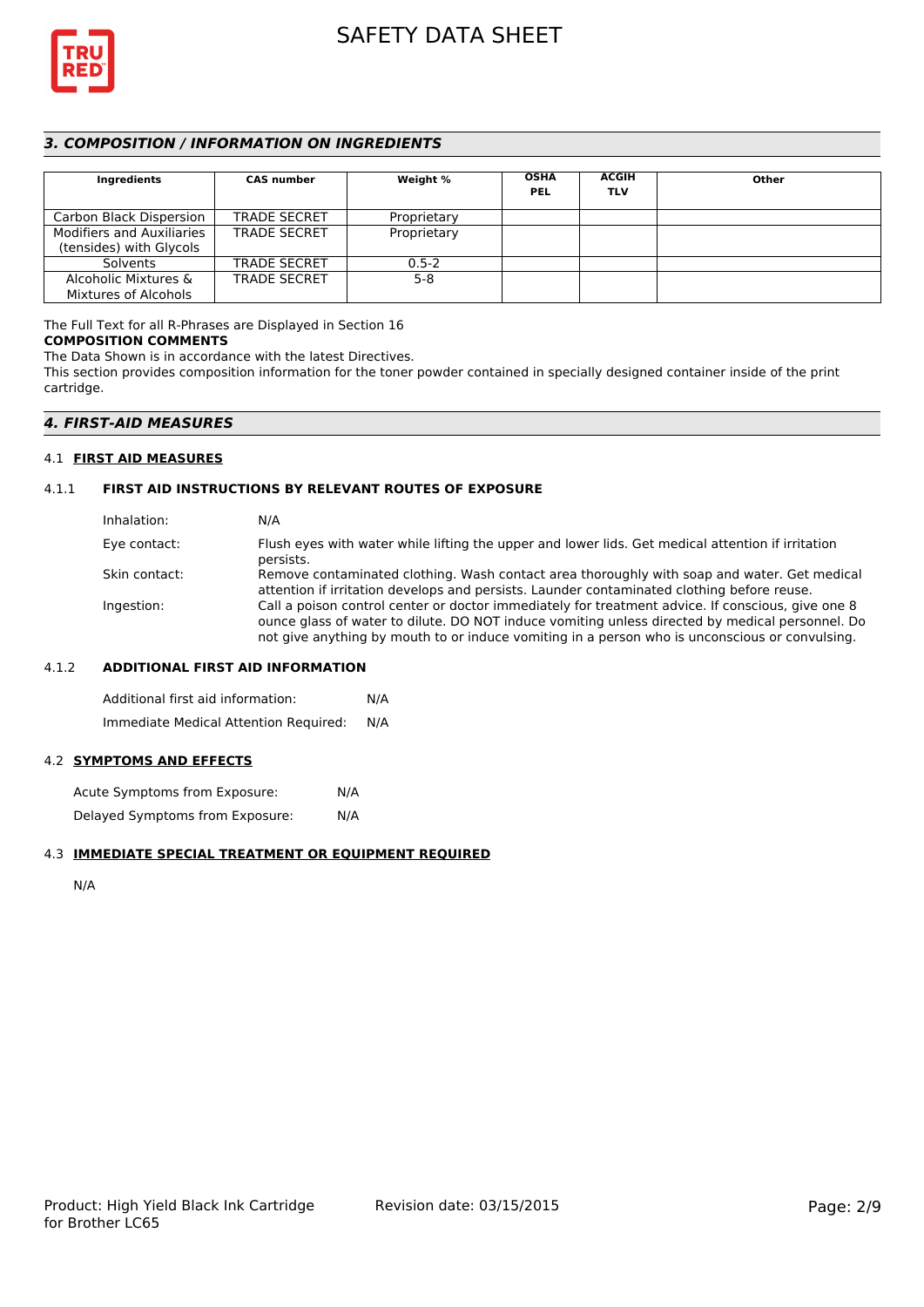

# *5. FIRE-FIGHTING MEASURES*

#### 5.1 **EXTINGUISHING MEDIA**

Recommended Extinguishing Media: N/A Extinguishing Media Not to be Used: None known.

# 5.2 **SPECIAL HAZARD**

Unusual Fire/Explosion Hazards: None known. Extinguishing Media Not to be Used: None known.

#### 5.3 **ADVICE FOR FIRE FIGHTERS**

Avoid inhalation of smoke. Wear protective cloting an wear self-contained breathing apparatus

#### *6. ACCIDENTAL RELEASE MEASURES*

#### 6.1 **PERSONAL PRECAUTIONS, PROTECTIVE EQUIPMENT AND EMERGENCY PROCEDURES**

#### 6.1.1 **PRECAUTIONS FOR NON-EMERGENCY PERSONNEL**

PERSONAL PROTECTIVE EQUIPMENT: Select in accordance with OSHA 1910.134 and good Industrial Hygiene practice. PROTECTIVE CLOTHING: Use personal protective equipment to minimize exposure to skin and eye.

#### 6.1.2 **ADDITIONAL FIRST AID INFORMATION**

Avoid contact with eyes, skin and clothing. Avoid breathing vapors. Use with adequate ventilation. Remove and launder contaminated clothing before re-use. Wash thoroughly after handling and before eating, drinking, smoking or using toilet facilities.

# 6.1.3 **PERSONAL PROTECTION**

Wear personal protective equipment as described in Section 8.

#### 6.2 **ENVIRONMENTAL PRECAUTIONS**

Regulatory Information: Keep product out of sewers and watercourses.

## 6.3 **METHODS AND MATERIAL FOR CONTAINMENT AND CLEANUP**

Spill or Leak Cleanup Procedures: Wear appropriate protective clothing as described in Section 6.1.1. Dike spill and absorb with inert material. Collect into closable containers for proper disposal. Flush area with plenty of water. Report spill as required by local and federal regulations.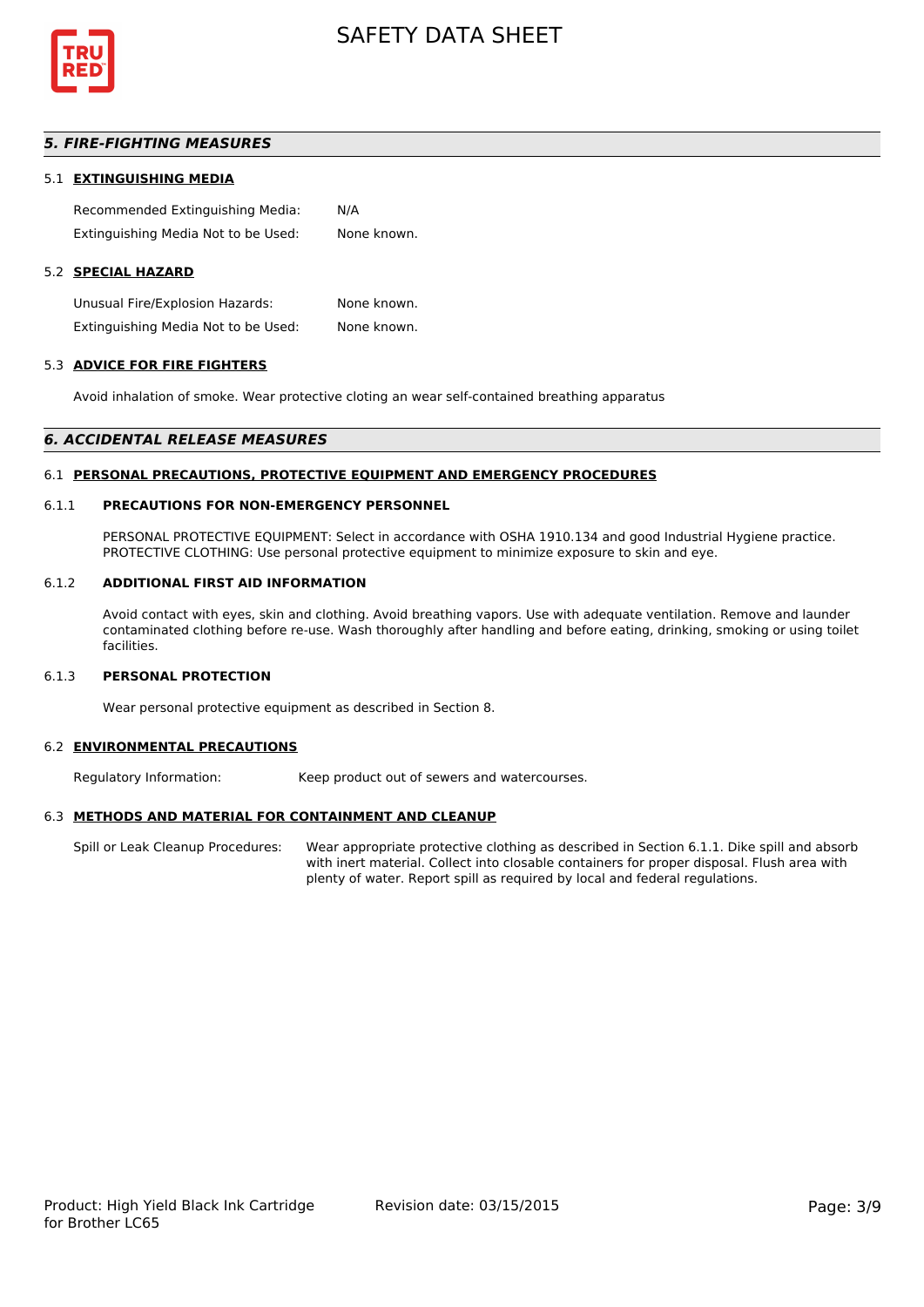

# *7. HANDLING AND STORAGE*

#### 7.1 **PRECAUTIONS FOR SAFE HANDLING**

Recommendations for Handling: No special precautions when used as intended. Keep containers closed, avoid creating dust. Keep away from ignition sources. Advice on General Hygiene: Never eat, drink or smoke in work areas. Practice good personal hygiene after using this material, especially before eating, drinking, smoking, using the restroom, or applying cosmetics.

#### 7.2 **CONDITIONS FOR SAFE STORAGE**

Avoid high temperatures, >100°F/32°C

#### 7.3 **SPECIFIC END USES**

Printing devices

#### *8. EXPOSURE CONTROLS/PERSONAL PROTECTION*

#### 8.1 **CONTROL PARAMETERS**

The best protection is to enclose operations and/or provide local exhaust ventilation at the site of chemical release in order to maintain airborne concentrations of the product below OSHA PELs (See Section 3). Local exhaust ventilation is preferred because it prevents contaminant dispersion into the work area by controlling it at its source.

#### 8.2 **EXPOSURE CONTROLS**

#### **Respiratory protection:**

IMPROPER USE OF RESPIRATORS IS DANGEROUS. Seek professional advice prior to respirator selection and use. Follow OSHA respirator regulations (29 CFR 1910.134 and 1910.137) and, if necessary, wear a NIOSH approved respirator. Select respirator based on its suitability to provide adequate worker protection for given work conditions, levels of airborne contamination, and sufficient levels of oxygen.

#### **Eye/Face Protection:**

Contact lenses are not eye protective devices. Appropriate eye protection must be worn instead of, or in conjunction with contact lenses.

#### **Hand/Skin Protection:**

For emergency or non-routine operations (cleaning spills, reactor vessels, or storage tanks), wear an SCBA. WARNING! Air purifying respirators do not protect worker in oxygen deficient atmospheres.

#### **Additional Protection:**

N/A

#### **Protective Clothing and Equipment:**

Wear chemically protective gloves, boots, aprons, and gauntlets to prevent prolonged or repeated skin contact. Wear splashproof chemical goggles and face shield when working with liquid, unless full face piece respiratory protection is worn.

#### **Safety Stations:**

Make emergency eyewash stations, safety/quick-drench showers, and washing facilities available in work area.

#### **Contaminated Equipment:**

Separate contaminated work clothes from street clothes. Launder before reuse. Remove material from your shoes and clean personal protective equipment. Never take home contaminated clothing.

#### **Comments:**

Never eat, drink or smoke in work areas. Practice good personal hygiene after using this material, especially before eating, drinking, smoking, using the restroom, or applying cosmetics.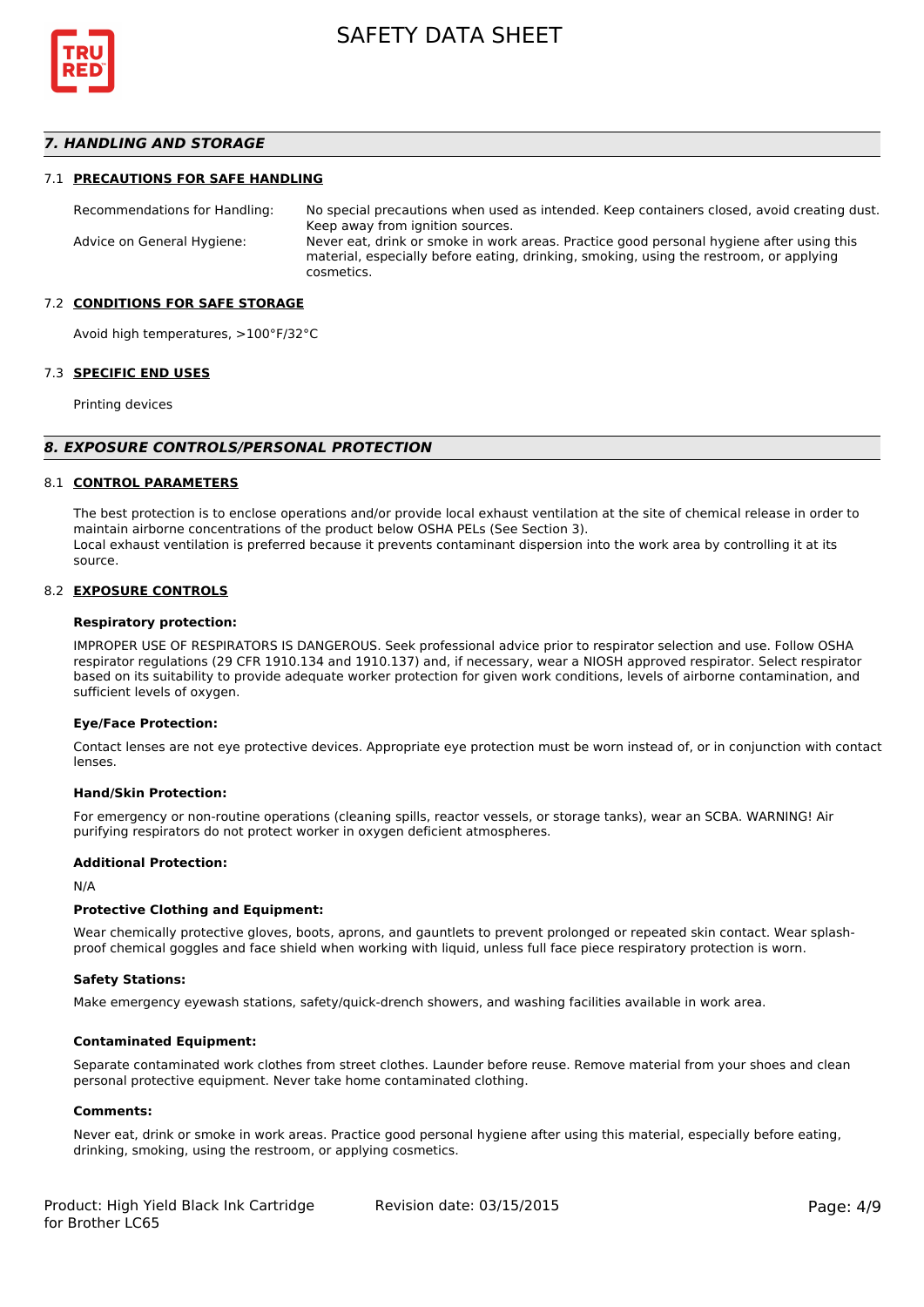

# *9. PHYSICAL AND CHEMICAL PROPERTIES*

# 9.1 **DETAIL INFORMATION**

| APPEARANCE: Black liquid. |
|---------------------------|
| Black                     |
| Mild odor.                |
| N/A                       |
|                           |
| $200^{\circ}$ F           |
| N/A                       |
| None                      |
| N/A                       |
| N/A                       |
| N/A                       |
|                           |

## 9.2 **OTHER INFORMATION**

SPECIFIC GRAVITY (H20=1): 1.02 – 1.06. VAPOR PRESSURE: Not available. VAPOR DENSITY (Air=1): Heavier than air. SOLUBILITY IN WATER: Complete. FREEZING POINT: Not available. COEFFICIENT of WATER/OIL: Not available. EVAPORATION RATE: > Butyl Acetate. pH: 7.3 – 8.5.

## *10. CHEMICAL STABILITY AND REACTIVITY*

#### 10.1 **Reactivity:**

| <b>Reactivity Hazards:</b>     | None                                                                                                           |
|--------------------------------|----------------------------------------------------------------------------------------------------------------|
| Data on Mixture Substances:    | None                                                                                                           |
| 10.2 Chemical Stability:       | The product is stable. Under normal conditions of storage and use, hazardous<br>polymerisation will not occur. |
| 10.3 Hazardous Polymerization: | Stable under conditions of normal use.                                                                         |
| 10.4 Conditions to Avoid:      | Keep away from heat, flame, sparks and other ignition sources.                                                 |
| 10.5 Incompatible Materials:   | Strong oxidising materials                                                                                     |
| 10.6 Hazardous Decomposition:  | Will not occur.                                                                                                |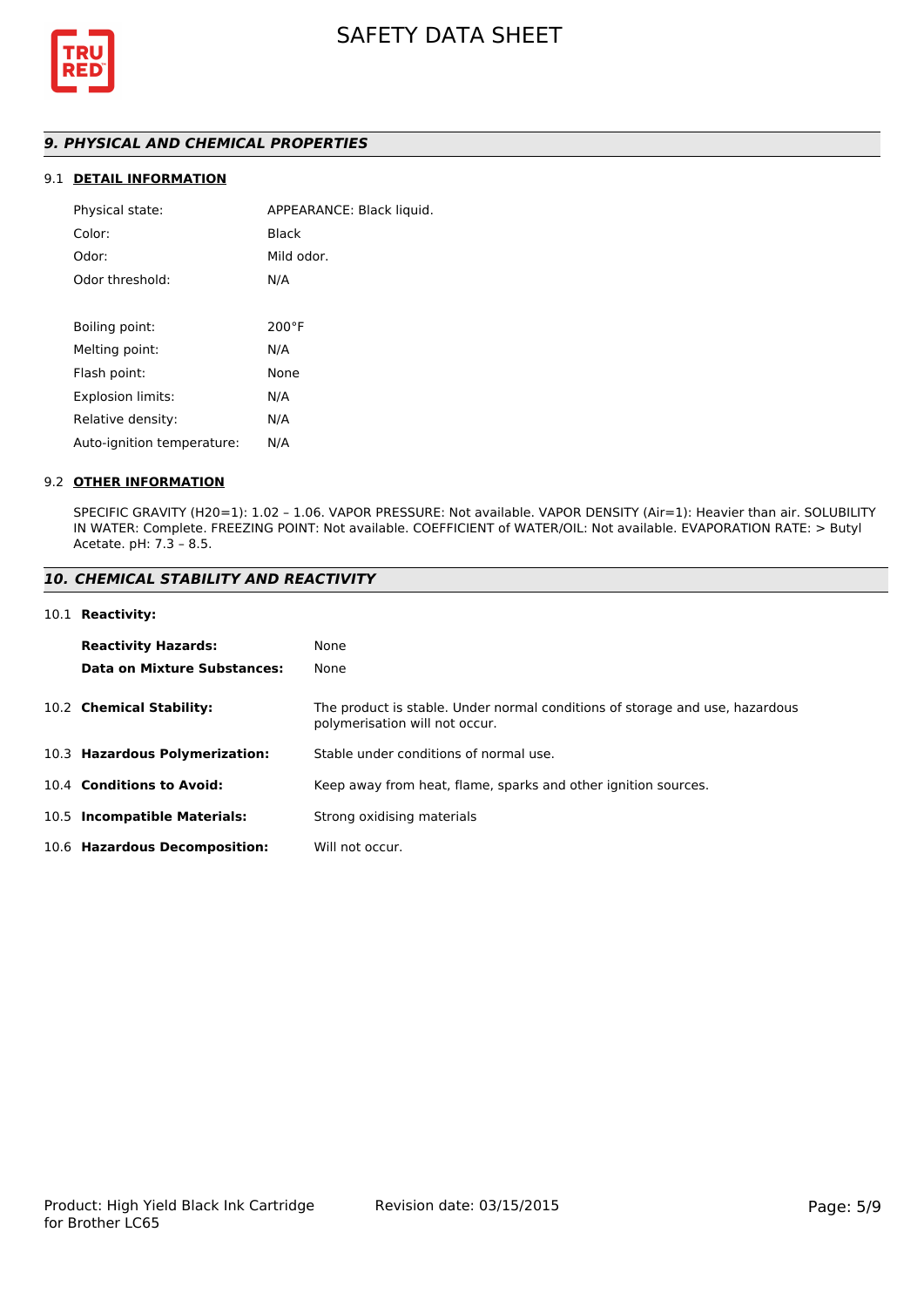

## *11. INFORMATION ON TOXICOLOGICAL EFFECT*

| <b>Mixtures:</b>                   | N/A |
|------------------------------------|-----|
| <b>Acute Toxicity:</b>             | N/A |
| <b>Skin Corrosion/Irritation:</b>  | N/A |
| <b>Serious Eye Damage:</b>         | N/A |
| <b>Inhalation:</b>                 | N/A |
| <b>Sensitization:</b>              | N/A |
| <b>Mutagenicity:</b>               | N/A |
| Carcinogenicity:                   | N/A |
| <b>Reproductive Toxicity:</b>      | N/A |
| <b>STOT - Single Exposure:</b>     | N/A |
| <b>STOT - Multiple Exposure:</b>   | N/A |
| Ingestion:                         | N/A |
| <b>Hazard Class Information:</b>   | N/A |
| <b>Mixture on Market Data:</b>     | N/A |
| Symptoms:                          | N/A |
| <b>Delayed/Immediate Effects:</b>  | N/A |
| Test Data on Mixture:              | N/A |
| <b>Not Meeting Classification:</b> | N/A |
| <b>Routes of Exposure:</b>         | N/A |
| <b>Interactive Effects:</b>        | N/A |
| <b>Absence of Specific Data:</b>   | N/A |
| <b>Mixture vs Substance Data:</b>  | N/A |
|                                    |     |

# *12. ECOLOGICAL INFORMATION*

| 12.1 <b>Eco toxicity:</b>           | N/A |
|-------------------------------------|-----|
| 12.2 Degradability:                 | N/A |
| 12.3 Bioaccumulation Potential: N/A |     |
| 12.4 Mobility in Soil:              | N/A |
| 12.5 PBT & vPvB Assessment:         | N/A |
| 12.6 Other Adverse Effects:         | N/A |

# *13. DISPOSAL CONSIDERATIONS*

## **Disposal Information:**

 Dispose as a solid waste in accordance with local authority regulations. Empty container retains product residue.

# **Physical/Chemical Properties that affect Treatment:**

Symbol: This product is not classified as dangerous

Risk Phrases: This product is not classified according to the federal, state and local environmental regulations.

### **Waste Treatment Information:**

Do not shred toner cartridge, unless dust-explosion prevention measures are taken. Finely dispersed particles may form explosive mixtures in air. Dispose of in compliance with federal, state, and local regulations.

## **Personal Protection Required:**

N/A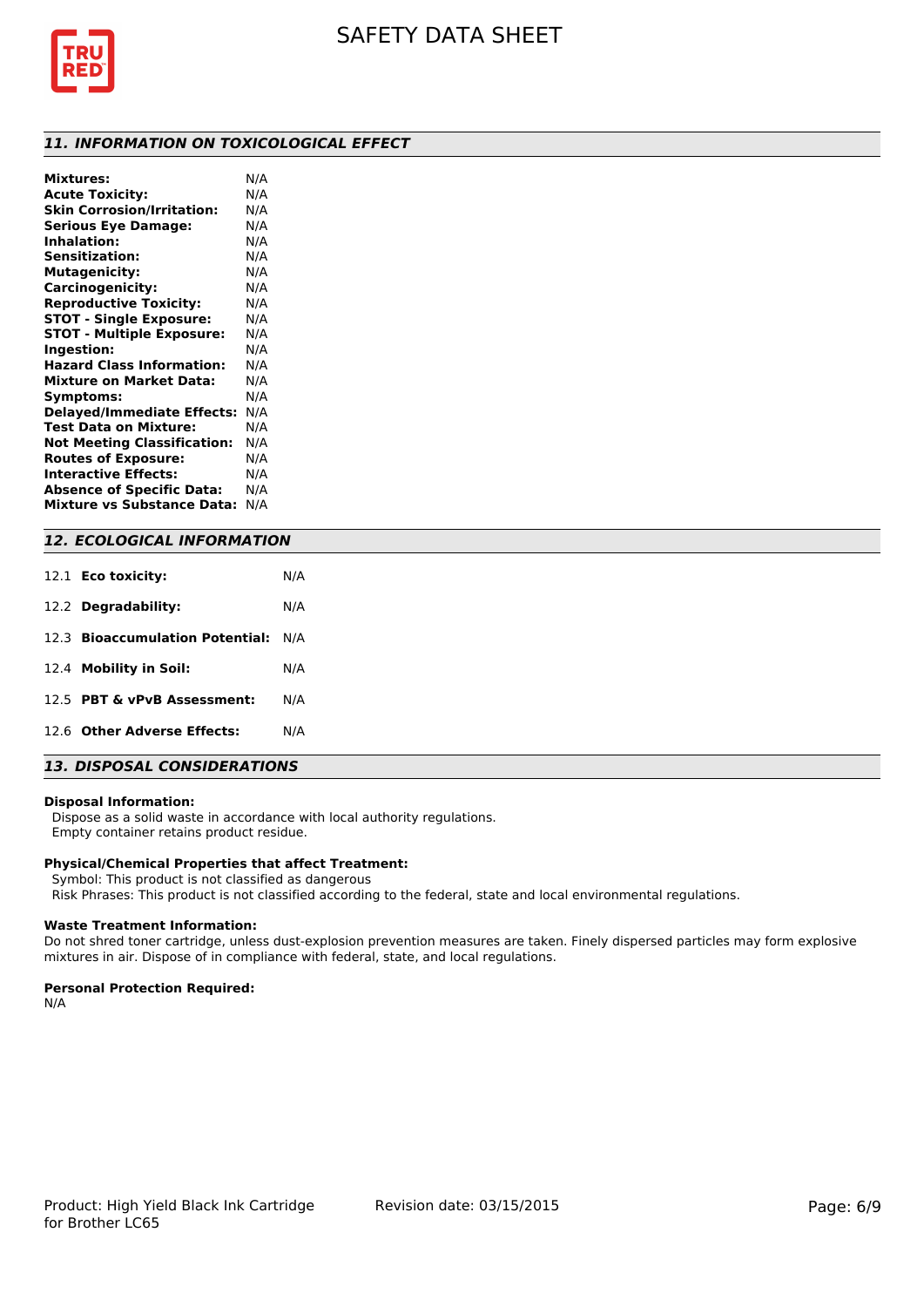



## *14. TRANSPORT INFORMATION*

|      | 14.1 <b>ID Number:</b>      | N/A                                               |
|------|-----------------------------|---------------------------------------------------|
|      | 14.2 Shipping Name:         | Not Regulated                                     |
|      | 14.3 Hazard Class:          | HMIS Rating: Health = $2$ Fire = 0 Reactivity = 0 |
|      | 14.4 Packing Group:         | N/A                                               |
|      | 14.5 Environmental Hazards: | N/A                                               |
|      | 14.6 User Precautions:      | N/A                                               |
| 14.7 | <b>Bulk Transport:</b>      | N/A                                               |
|      |                             |                                                   |

## *15. REGULATORY INFORMATION*

15.1 **Regulatory Information:** OSHA HAZARD CLASSIFICATION: Product not tested. It is not considered to be toxic per 29CFR1910.1200 but is considered to be a skin/eye irritant.

**EPA Regulatory Information:** N/A

**CERCLA Reportable Quantity:** N/A

15.2 **Superfund Information:**

# **Hazard Categories:**

**Immediate:** N/A

**Delayed:** N/A

**Fire:** NFPA Rating: Health  $= 1$  Fire  $= 0$  Reactivity  $= 0$ 

**Pressure:** N/A

**Reactivity:** N/A

## **Section 302 - Extremely Hazardous:** N/A

**Section 311 - Hazardous:** Product not listed.

15.3 **State Regulations:** CALIFORNIA PROPOSITION 65 INFORMATION: None

15.4 **Other Regulatory Information:** CERCLA HAZARDOUS SUBSTANCE (40CFR 116): Not applicable.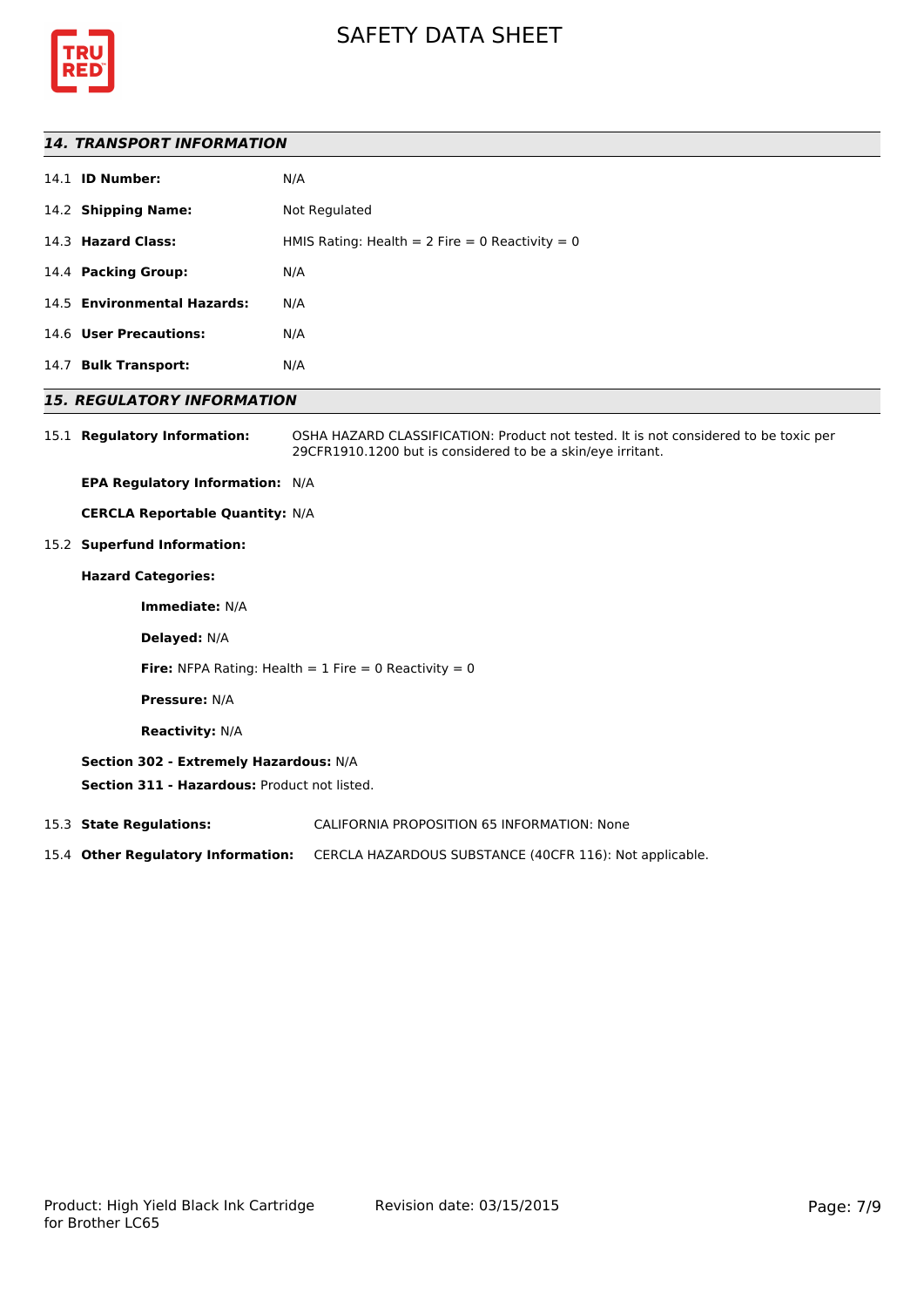

# *16. OTHER INFORMATION*

| <b>General Comments:</b>          | This information is based on our current knowledge. It should not therefore be construed as<br>quaranteeing specific properties of the products as described or their suitability for a particular<br>application |
|-----------------------------------|-------------------------------------------------------------------------------------------------------------------------------------------------------------------------------------------------------------------|
| <b>Creation Date of this SDS:</b> | 07/16/2019                                                                                                                                                                                                        |